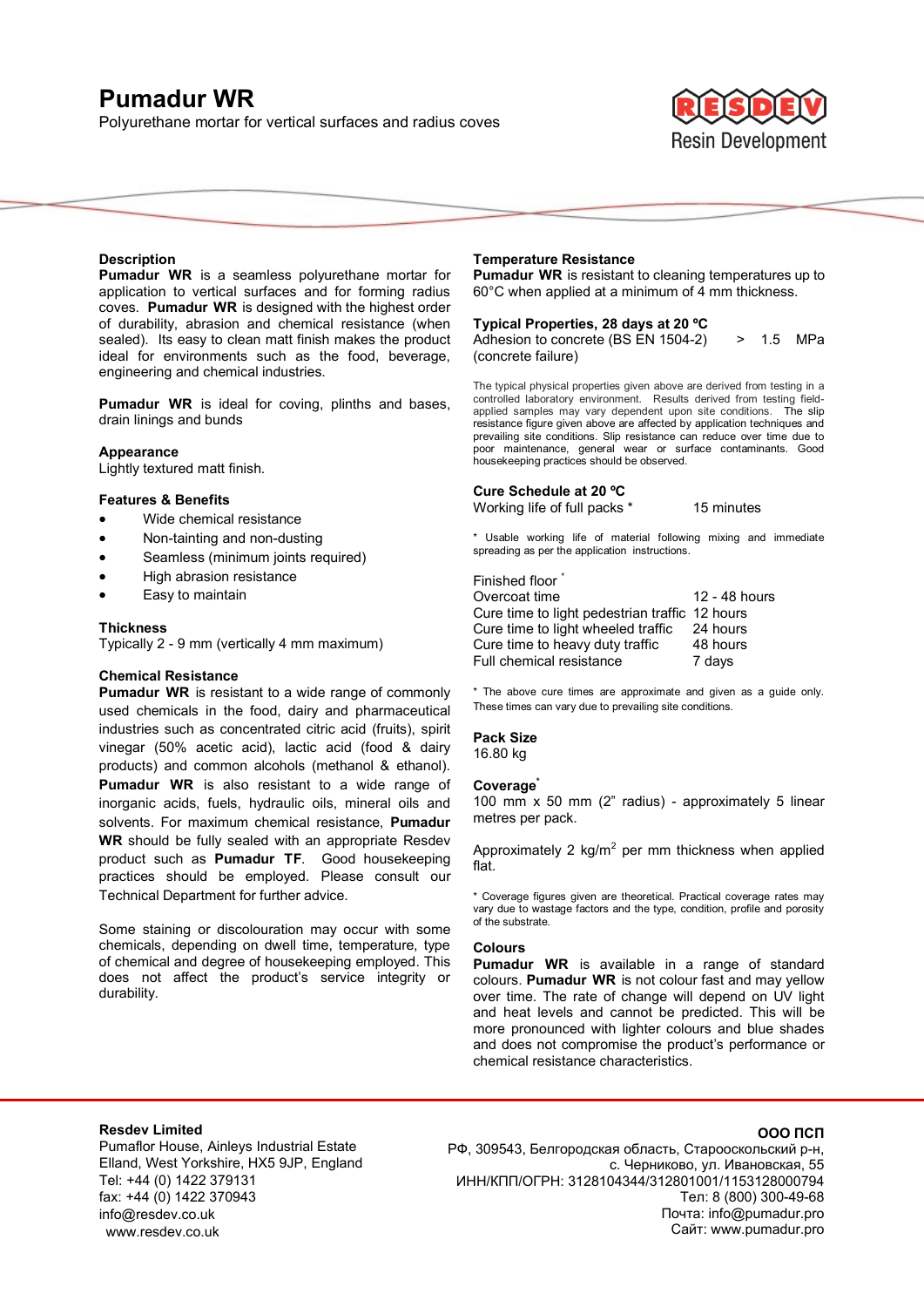#### **Application Conditions**

Ideal ambient and substrate temperature range is 15 25 °C. Localised heating or cooling equipment may be required outside this range to achieve ideal temperature conditions. The aggregate can be stored in a cool area (or warm area in the case of low ambient temperature) in order to control product temperature and working life. The substrate and uncured floor must be kept at least 3 ºC above the dew point to reduce the risk of condensation or blooming on the surface, from before priming to at least 48 hours after application.

#### **Surface Preparation**

Inadequate preparation will lead to loss of adhesion and failure. Substrates should be clean, dry, sound and free of surface laitance. See the **Resdev Guide to Surface Preparation** for further information.

#### **Application Instructions Priming**

**Pumadur WR** should be applied into tacky **Pumaprime TC** (typically 45 - 60 minutes after application). If, prior to application of **Pumadur WR**, there are dry patches, a further primer coat is required. If the primer has been left to cure for >48 hours then the primer surface should be mechanically abraded and the area re-primed.

### **Application of Pumadur WR**

Prior to mixing, the temperature of the three components must be between 15 and 25 °C. Pre-mix the coloured resin component before use. Add the hardener resin component before use. component to the coloured resin component and mix using a low speed electric mixer (300 - 400 rpm) for 1 - 2 minutes until homogeneous. Decant the mixture into a rotary drum mixer and add the aggregate component in stages, mixing for a minimum of 3 minutes until a uniform coloured, lump-free mix is obtained. Apply the mixture immediately onto pre-primed areas using a coving trowel to form skirting if required. Avoid excessive tooling which may lead to 'trowel burn'.

## **Sealing**

Due to the dry nature required of a product designed to be applied vertically, **Pumadur WR** shows a lower colour strength than flooring materials and colour density may vary throughout an installation. Where a closer colour match is required or where **Pumadur WR**  requires sealing, for example, in wet areas or where chemical spillages are likely, **Pumadur TF** should be applied within 24 hours of application. See separate technical datasheet.

## **Cleaning**

Regular cleaning is essential to enhance and maintain the life expectancy and appearance of the product. **Pumadur WR** can be easily cleaned using industry standard cleaning chemicals and techniques, especially where sealed using **Pumadur TF**. Consult your cleaning chemical and equipment supplier for more information.

#### **Health and Safety**

Refer to product Safety Data Sheet before use.

### **EU Directive 2004/42/EC**

Complies with category j type SB (< 500 g/l). The VOC content of **Pumadur WR** is approx. 6 g/l (theoretical).

#### **Storage**

Store off the ground in un-opened packs in a dry store, under cover between 10ºC and 30ºC out of direct sunlight. Protect from frost.

#### **Shelf Life \***

Resin and hardener components 12 months Aggregate component 6 months

\* If stored in accordance with the above recommendations

#### **Limitations**

Do not proceed with application if atmospheric relative humidity is, or is anticipated to be, >90% or if the surface temperature is <3 ºC above the dew point. Application should not commence when the substrate temperature or the ambient temperature is, or is anticipated to be <5 ºC during the application or within the curing period. The design strength of concrete surfaces must be a minimum of 25 MPa compressive strength at 28 days. The manufacture of **Pumadur WR** is a batch process and despite close manufacturing tolerances, colour variation may occur between batches. Products from different batches should not be used on the same surface or surfaces close together. If mixed batches are unavoidable, it is best practice to use the different batches only in areas where the colour cannot be directly compared. Touching up should only be Touching up should only be attempted using product from the same batch using the same application methods. Product should be reserved specially for this purpose. It is recommended that touching up is carried out up to a break in the floor or surface.

#### **Technical Advice**

For further information on this or any other Resdev product, please contact our office.

#### **Note**

The information contained in this document, and all further technical advice given is based on our present knowledge and experience. However, it implies no liability or legal responsibility on our part. In particular, no warranty or guarantee of product performance in the legal sense is intended or implied as the conditions of use and the competence of any labour involved in the application are beyond our control. Properties listed are for guidance purposes only. We reserve the right to make any changes according to technological progress or further developments.

#### **Resdev Limited**

Pumaflor House, Ainleys Industrial Estate Elland, West Yorkshire, HX5 9JP, England Tel: +44 (0) 1422 379131 fax: +44 (0) 1422 370943 info@resdev.co.uk www.resdev.co.uk

РФ, 309543, Белгородская область, Старооскольский р-н, с. Черниково, ул. Ивановская, 55 ИНН/КПП/ОГРН: 3128104344/312801001/1153128000794 Тел: 8 (800) 300-49-68 Почта: info@pumadur.pro Сайт: www.pumadur.pro

#### **ООО ПСП**